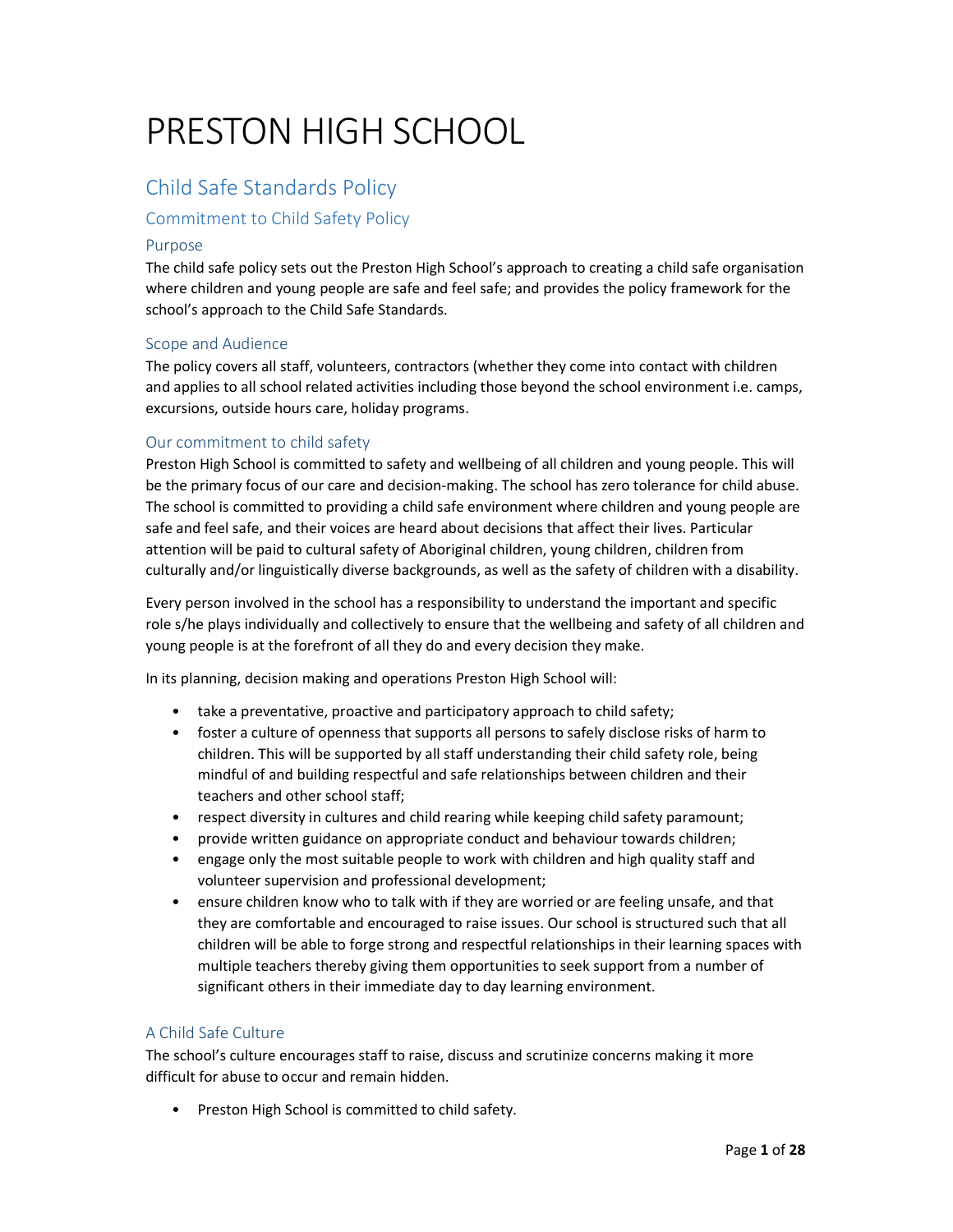- We want children to be safe, happy and empowered. We support and respect all children, as well as our staff and volunteers.
- We are committed to the safety, participation and empowerment of all children.
- We have zero tolerance of child abuse, and all allegations and safety concerns will be treated very seriously and consistently with our robust policies and procedures.
- We have legal and moral obligations to contact authorities when we are worried about a child's safety, which we follow rigorously.
- Our school is committed to preventing child abuse and identifying risks early, and removing and reducing these risks.
- Our school has robust human resources and recruitment practices for all staff and volunteers.
- Our school is committed to regularly training and educating our staff and volunteers on child abuse risks.
- We support and respect all children, as well as our staff and volunteers. We are committed to the cultural safety of Aboriginal children, the cultural safety of children from culturally and/or linguistically diverse backgrounds, young children and to providing a safe environment for children with a disability.
- We have policies, procedures and training in place that support our leadership team, staff and volunteers to achieve these commitments.

# SEE APPENDIX 1: Preston High School has developed strategies to embed an organisational culture of Child Safety

# Our children

Our policy is intended to empower children who are vital and active participants in our school. We involve them when making decisions, especially about matters that directly affect them. We listen to their views and respect what they have to say.

We promote diversity and tolerance in our school, and people from all walks of life and cultural backgrounds are welcome. In particular, we:

- Promote the cultural safety, participation and empowerment of Aboriginal children
- Promote the cultural safety, participation and empowerment of children from culturally and/or linguistically diverse backgrounds
- Ensure that the safety of particularly young children are considered
- Ensure that children with a disability are safe and can participate equally.

# Our Code of Conduct

This policy guides our staff and volunteers on how to behave with children in our school.

All of our staff and volunteers must agree to abide by our code of conduct which specifies the standards of conduct required when working with children.

Preston High School Assistant Principal will ensure each person understands their role, responsibilities and behaviour in protecting children and young people from abuse and neglect.

The school's Code of Conduct sets out clear awareness of the difference between appropriate and inappropriate behaviour.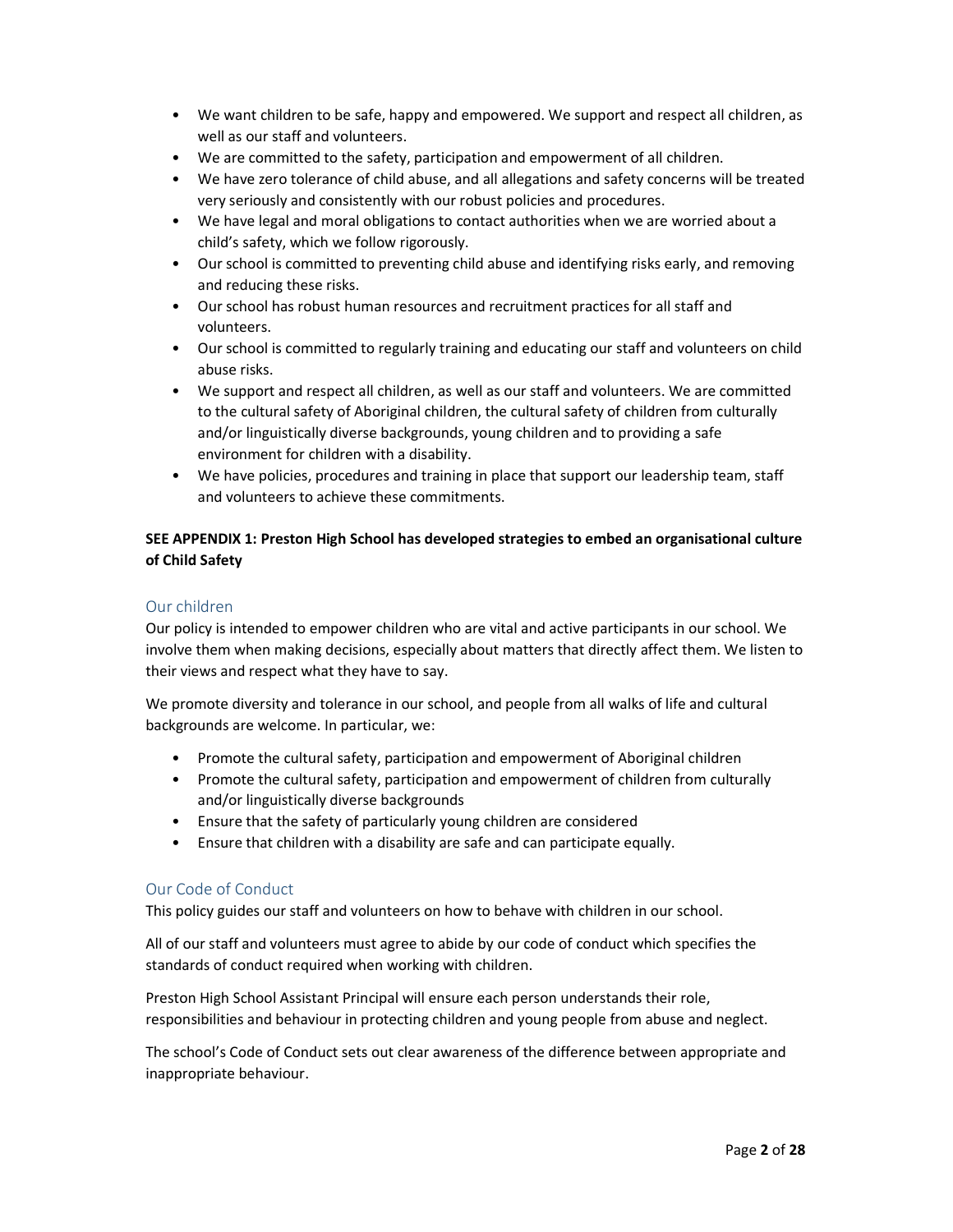The school's plan for creating a child safe culture and code of conduct can be found on the school's website and in other written documentation available from the school.

## SEE APPENDIX 2: Preston High School has developed a code of conduct.

# Human Resources, Practices and Training

Preston High School applies best practice and standards in the recruitment and screening of staff, and will take all reasonable steps to ensure that it engages the most suitable and appropriate people to work with children.

Preston High School will:

- follow the Departments recruitment policy available on HR Web to ensure all selection criteria and advertisement clearly demonstrates our commitment to child safety and an awareness of our social and legislative responsibilities
- ensure that staff induction, education and training programs are a vital part of our commitment to safeguarding children and young people from abuse and neglect.
- ensure all prospective staff and volunteers are required to undergo National Criminal History Records check and maintain a valid Working With Children Check.
- take all reasonable steps to employ skilled people to work with children.
- carry out reference checks and police record checks to ensure that we are recruiting the right people. Police record checks are used only for the purposes of recruitment.

If during the recruitment process a person's records indicate a criminal history then the person will be given the opportunity to provide further information and context.

# Training and supervision

Training and education is important to ensure that everyone at Preston High School understands that child safety is everyone's responsibility.

Our school culture aims for all staff and volunteers (in addition to parents/carers and children) to feel confident and comfortable in discussing any allegations of child abuse or child safety concerns. We train our staff to identify, assess, and minimise risks of child abuse and to detect potential signs of child abuse.

We also support our staff and volunteers through ongoing supervision to: develop their skills to protect children from abuse; and promote the cultural safety of Aboriginal children, the cultural safety of children from linguistically and/or diverse backgrounds, and the safety of children with a disability.

New employees and volunteers will be supervised regularly to ensure they understand our school's commitment to child safety and that everyone has a role to play in protecting children from abuse, as well as checking that their behaviour towards children is safe and appropriate (please refer to this school's code of conduct to understand appropriate behaviour further). Any inappropriate behaviour will be reported through appropriate channels, including the Department of Health and Human Services and Victoria Police, depending on the severity and urgency of the matter.

# Allegations, Reporting a child safety concern or complaint

Preston High School has clear expectations for staff and volunteers in making a report about a child or young person who may be in need of protection. Immediate action should include reporting their concerns to the DHHS Child Protection or another appropriate agency and notifying the principal or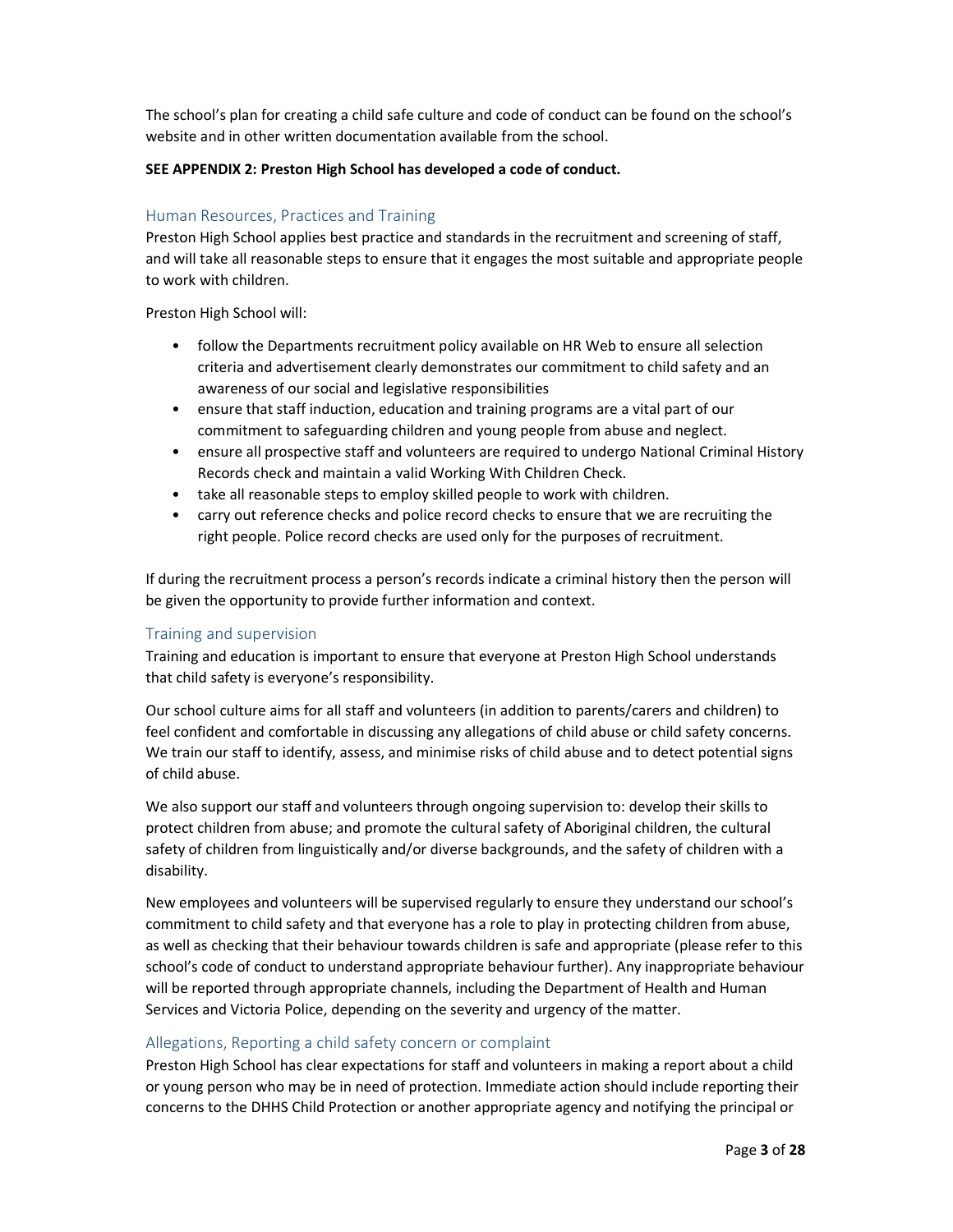a member of the school leadership team of their concerns and the reasons for those concerns. The school will take action to respond to a complaint.

The safety and wellbeing of children is our primary concern. We are also fair and just to personnel. The decisions we make when recruiting, assessing incidents, and undertaking disciplinary action will always be thorough, transparent, and based on evidence.

We record all allegations of abuse and safety concerns including investigation updates. All records are securely stored. The school's policy and procedures for reporting a child safety concern or complaint can be found on the school's website along with all other school policies.

Our school takes all allegations seriously and has practices in place to investigate thoroughly and promptly. Our staff and volunteers are trained to deal appropriately with allegations.

We work to ensure all children, families, staff and volunteers know what to do and who to tell if they observe abuse or are a victim, and if they notice inappropriate behaviour.

We all have a responsibility to report an allegation of abuse if we have a reasonable belief that an incident took place.

SEE APPENDIX 3: Preston High School has developed Child Safety reporting obligations and school policy.

#### Risk Reduction and Management

Preston High School will mitigate, remove or reduce the risks of child abuse. In taking into account the characteristics and needs of all children (including and especially Aboriginal and Torres Strait Islander children, children with disabilities, culturally and linguistically diverse children and other vulnerable children), the School Council and principal will develop, implement, monitor and evaluate risk management strategies to ensure child safety in a range of school related environments (eg. at school, on excursions and any school organised activities.)

Preston High school will provide School Council and Staff with training and education about their individual and collective obligations and responsibilities for managing risks of child abuse.

#### SEE APPENDIX 4: Preston High School has developed Child Safety risk assessment document.

#### Strategies to promote child empowerment and participation

Child Safe Standard 7 requires the delivery of appropriate education about:

- Standards of behaviour for students attending the school
- Healthy and respectful relationships (including sexuality)
- Resilience
- Child abuse awareness and prevention

Preston High School is committed to supporting and encouraging students to use their voice to raise and share their concerns with a trusted adult at any time of need. Building student confidence in knowing that they will be listened to, by an adult, when they have information to share, building personal resilience and a knowledge of knowing what to do and who can help will be areas continuously addressed by all teaching staff as a student journeys through our school.

The following programs/frameworks and Policy will be delivered by the school and will be prefaced on the school' commitment to child safety. School staff will be supported in their professional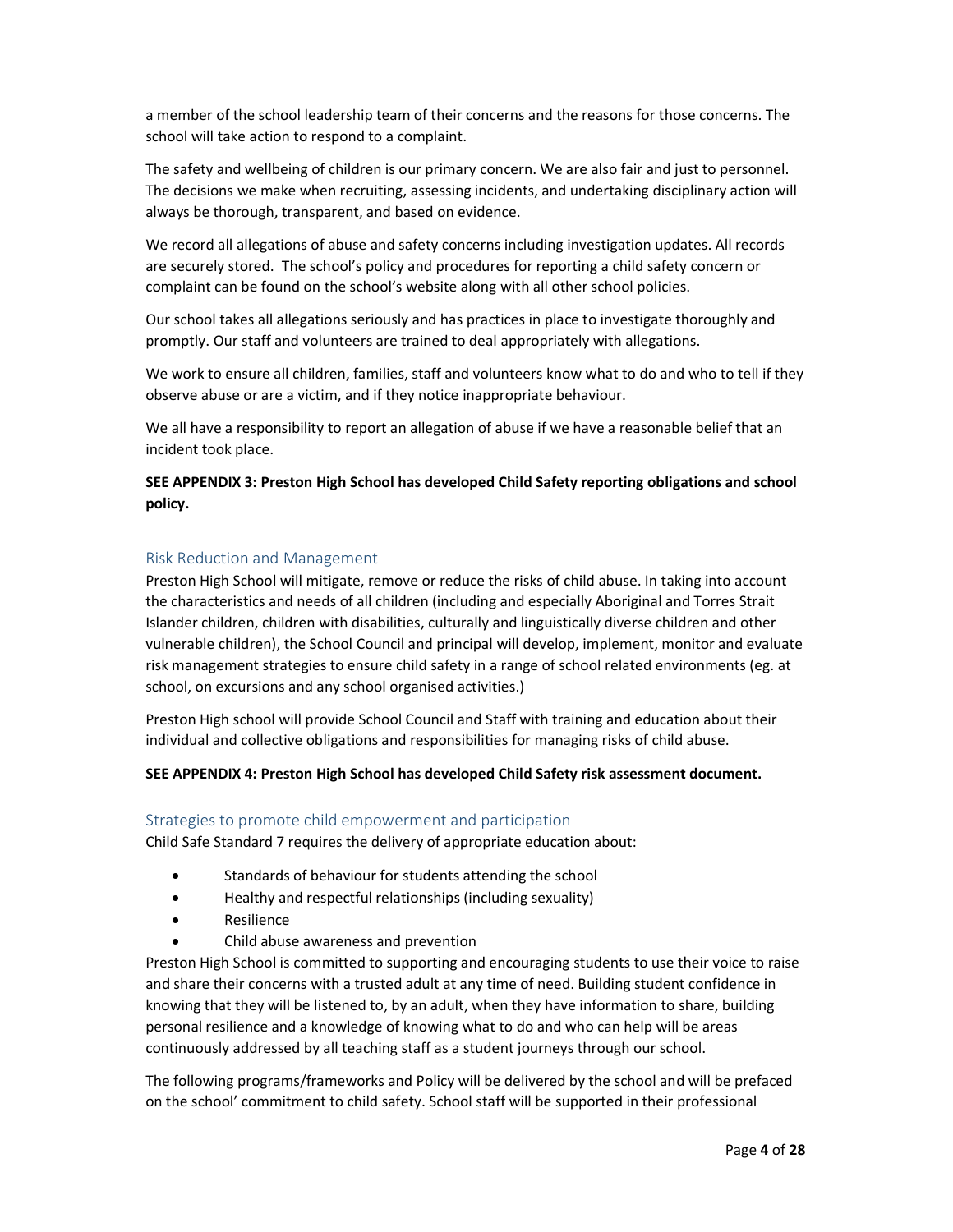learning to ensure the observance and delivery of a Child Safe environment through such programs, frameworks and Policy. Curriculum documents and resources will be easily accessible to school staff.

# Student Wellbeing and Engagement Policy

The school's Student Wellbeing and Engagement Policy provides the basis on which it develops and maintains a safe, supportive and inclusive school environment. The policy articulates the expectations and aspirations of the school community in relation to student engagement, including strategies to address bullying, school attendance and behaviour. The Policy also references the Child Safe Policy and the Child Safe Code of Conduct

## Philosophy for Children

The school's Philosophy program explicitly teaches pro-social skills around respect, valuing opinions, listening and turn-taking while helping children to develop an ethical framework.

## School Wide Positive Behaviour Support (SWPBS)

As a new school, the school intends to make central to the positive and safe culture of the school, the SWPBS framework. It is an evidence-based framework for preventing and responding to student behaviour. It aims to create a positive school climate, culture of student competence and an open, responsive management system for all community members. A team of teaching staff will be professionally developed through the SWPBS resource as a priority.

# http://www.education.vic.gov.au/school/principals/participation/Pages/wholeschoolengage.as px

#### Victorian Curriculum

The relevant domains of the Victorian Curriculum will be provided as part of the mandated curriculum delivery. Specifically, to address the Child Safe Standard 7, the following will support children at to build resilience, healthy and respectful relationships (including sexuality) and to gain insight into appropriate behaviour and what is not, hence being empowered to feel safe and to be safe.

The Personal and Social Capability curriculum aims to develop knowledge, understandings and skills to enable students to:

- recognise, understand and evaluate the expression of emotions
- demonstrate an awareness of their personal qualities and the factors that contribute to resilience
- develop empathy for and understanding of others and recognise the importance of supporting diversity for a cohesive community
- understand how relationships are developed and use interpersonal skills to establish and maintain respectful relationships
- work effectively in teams and develop strategies to manage challenging situations constructively.

#### SEE: Preston High School School Curriculum Plan

#### Communication Approaches for Volunteers and Contractors

Volunteers and contractors may be engaged in work at a school regularly or occasionally, for long or short periods of time. Volunteers and contractors need to understand their responsibilities for child safety and Preston High School's arrangements under standard one and standard two.

These approaches include: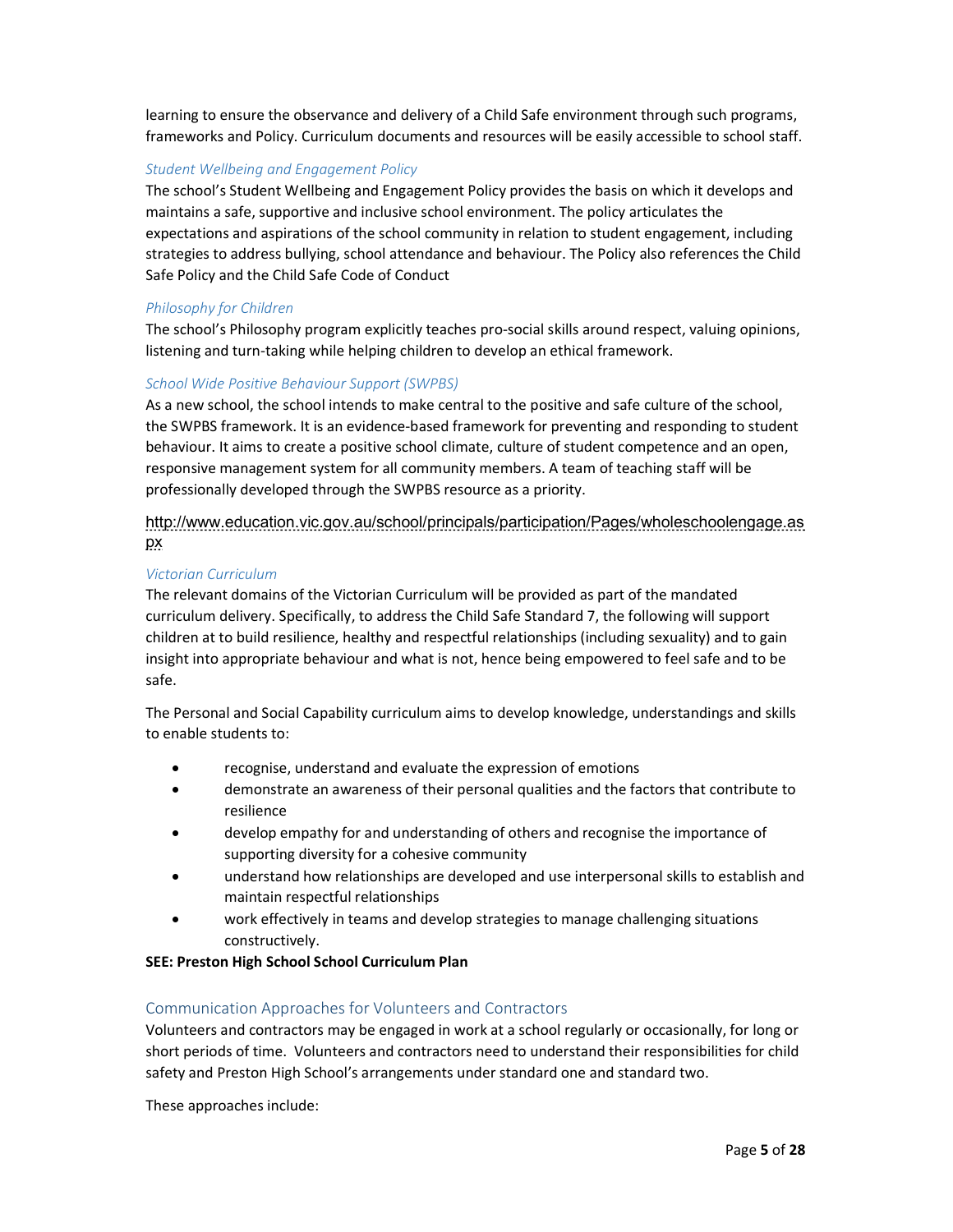- providing advice on the website about what to expect if working in or volunteering at the school e.g. that volunteers are required to adhere to the child safety code of conduct
- clear notices about contractor and volunteer provided when they sign-in at the Compass kiosk located at Reception.
- provision of relevant child safety information in tendering and contracting information packages and volunteer induction kits / sessions.

# Communication with Families

Preston High School has a number of measures in place to communicate with families of children enrolled at the school. These measures include the school's website and Compass (online communication portal) for individual and group messages, school assemblies and information evenings to share information.

Communications strategies to inform families of the school's arrangements can include:

- asking families to acknowledge they have read information sent to them with either a reply email
- Inclusion of information about Child Safe standards in parent information evenings i.e. transition parent evenings and orientation events for new students and families.
- providing translations of key messages from the standards for families into one or more languages other than English, depending on the school's community.

#### Communicating Child Safe Expectations to Visitors

Visitors to Preston High School form part of the school's community. Communication approaches include:

• providing clear notices about visitor and volunteer responsibilities when they sign in at Reception using the Compass Kiosk.

# Confidentiality and Privacy

The school collects, uses and discloses information about particular children and their families in accordance with Victorian privacy laws. All personal information considered or recorded will respect the privacy of the individuals involved, whether they be staff, volunteers, parents or children, unless there is a risk to someone's safety. We have safeguards and practices in place to ensure any personal information is protected. Everyone is entitled to know how this information is recorded, what will be done with it, and who will have access to it.

#### **Definitions**

A full list of definitions for Ministerial Order No. 870 is available at www.vrqa.vic.gov.au/childsafe.

Child abuse includes—

- any act committed against a child involving
	- o a sexual offence or
	- o an offence under section 49B(2) of the Crimes Act 1958 (grooming)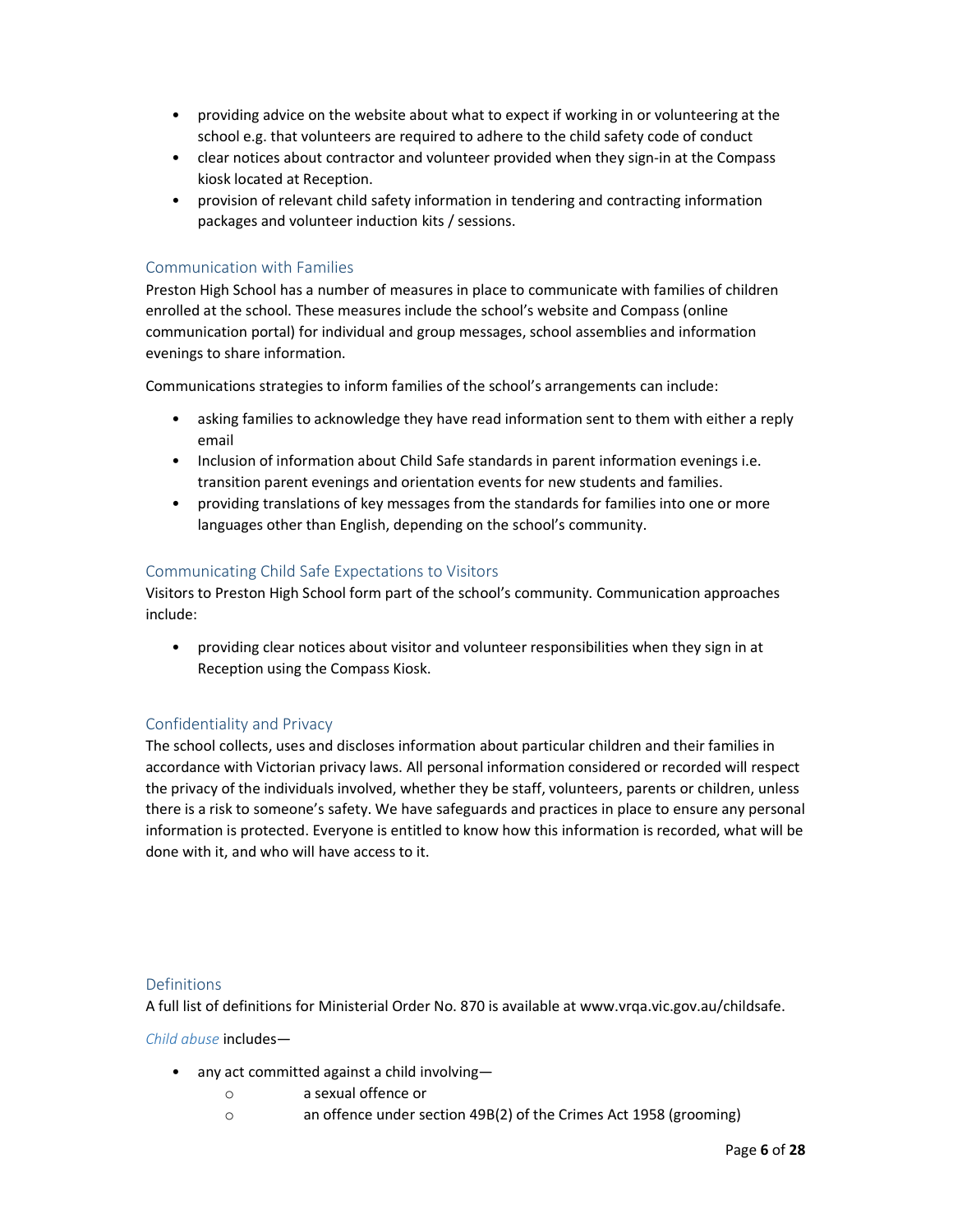- the infliction, on a child, of
	- o physical violence or
	- o serious emotional or psychological harm
- serious neglect of a child.

Child-connected work means work authorised by the school governing authority and performed by an adult in a school environment while children are present or reasonably expected to be present.

Child safety encompasses matters related to protecting all children from child abuse, managing the risk of child abuse, providing support to a child at risk of child abuse, and responding to incidents or allegations of child abuse.

School environment means any physical or virtual place made available or authorised by the school governing authority for use by a child during or outside school hours, including:

- a campus of the school
- online school environments (including email and intranet systems)
- other locations provided by the school for a child's use (including, without limitation, locations used for school camps, sporting events, excursions, competitions, and other events).

## School staff means:

in a government school, an individual working in a school environment who is:

- employed under Part 2.4 of the Education and Training Reform Act 2006 (ETR Act) in the government teaching service or
- employed under a contract of service by the council of the school under Part 2.3 of the ETR Act or
- a volunteer or a contracted service provider (whether or not a body corporate or any other person is an intermediary).

School governing authority means:

- The proprietor of a school, including a person authorised to act for or on behalf of the proprietor; or
- The governing body for a school (however described), as authorised by the proprietor of a school or the ETR Act; or
- The principal, as authorised by the proprietor of a school, the school governing body, or the ETR Act.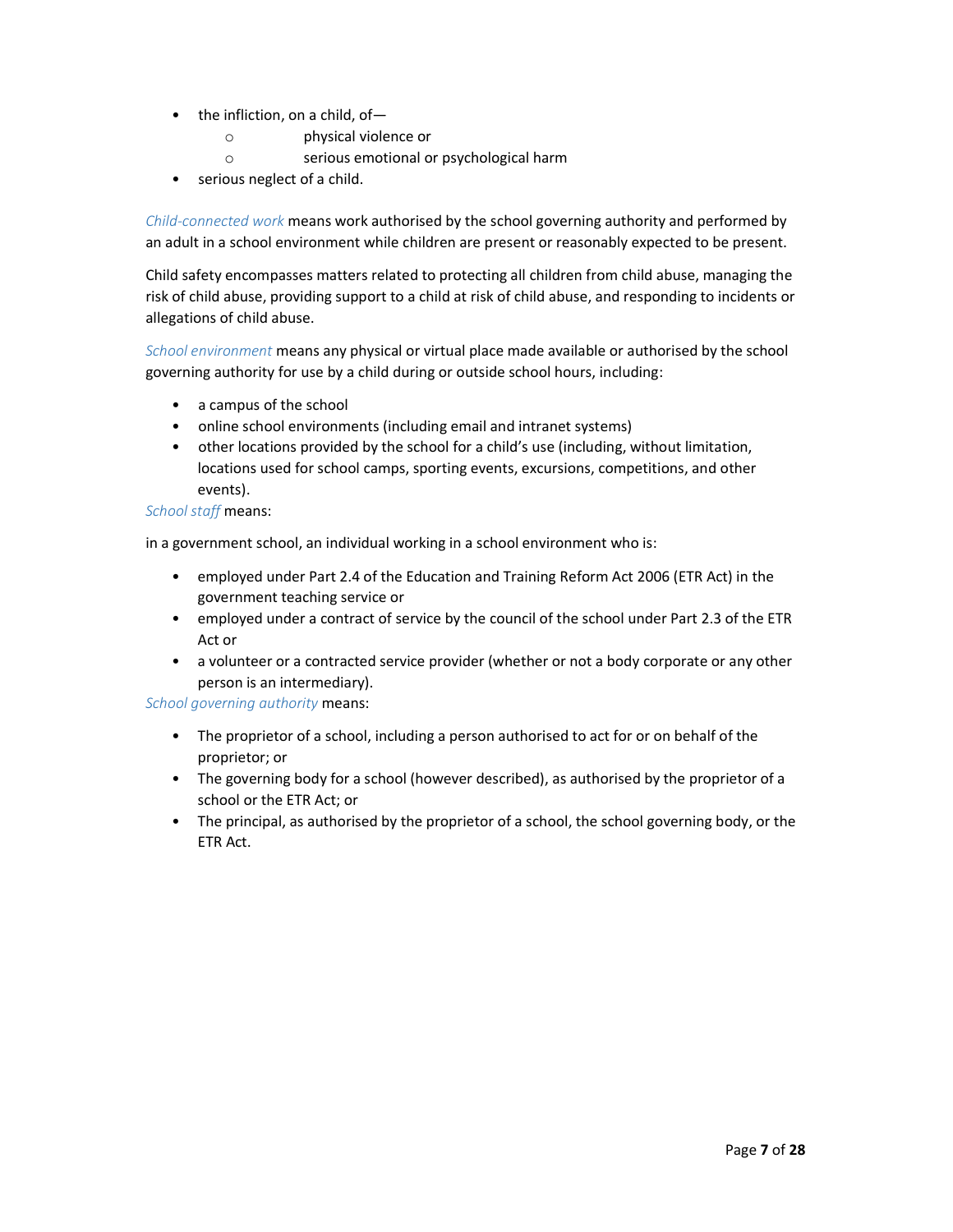# APPENDIX 1: STRATEGY TO EMBED A CULTURE OF CHILD SAFETY

# Purpose

Preston High School's approach to embedding a culture of child safety is outlined below. The School Council will be responsible for implementing, communicating and periodically reviewing the effectiveness of the strategies.

| <b>Standards</b>                                                    | <b>Actions</b>                                                                        | Responsibility             | Timeframe        |
|---------------------------------------------------------------------|---------------------------------------------------------------------------------------|----------------------------|------------------|
| Principles of inclusion                                             | Identify significant cultural celebrations to be celebrated as a school community     | Wellbeing Team in          | Term 1, 2019     |
|                                                                     |                                                                                       | consultation with          |                  |
|                                                                     |                                                                                       | the Assistant              |                  |
|                                                                     |                                                                                       | Principal                  |                  |
|                                                                     | Assessment of Child Safe practices to ensure information is provided to students and  | Wellbeing Team in          | Term 2, 2019     |
|                                                                     | families from diverse background.                                                     | consultation with          |                  |
|                                                                     |                                                                                       | the Assistant              |                  |
|                                                                     |                                                                                       | Principal                  |                  |
|                                                                     | Review of Child Safe Policies to ensure the policies are inclusive and best represent | Assistant Principal        | November 2019    |
|                                                                     | the diversity and vulnerability of students at Preston High School                    | <b>School Council</b>      |                  |
|                                                                     | Review of Child Safe Risk Management template to ensure risks associated with the     | Assistant Principal /      | <b>July 2019</b> |
|                                                                     | diversity of Preston High School students has been assessed and mitigated             | <b>School Council</b>      |                  |
| Strategies to embed<br>an organisational<br>culture of Child Safety | Strategies to embed a culture of child safety action plan (this document) evaluated   | Assistant Principal /      | July 2019-       |
|                                                                     | and reviewed at school council.                                                       | <b>School Council</b>      | November 2019    |
|                                                                     | Communicate the strategies to embed a culture of child safety action plan (this       | <b>Assistant Principal</b> | Term 1, 2019     |
|                                                                     | document) to the school community through the website.                                |                            |                  |
|                                                                     | Communicate the strategies to school staff at initial induction day and Mid-year      | <b>Assistant Principal</b> | Term 1, 2019     |
|                                                                     | professional development day.                                                         |                            | and July 2019    |
|                                                                     | Allocate Child Safe standard Champions to support the assistant principal in          | <b>Assistant Principal</b> | Term 1, 2019     |
|                                                                     | implementing the strategies                                                           |                            |                  |
|                                                                     | Add Child Safety Issues to the Staff Meeting Agenda                                   | <b>Assistant Principal</b> | Term 1, 2019     |
|                                                                     |                                                                                       |                            |                  |
| A child safe policy or a<br>statement of                            | Child Safe Policy evaluated and reviewed at school council                            | Assistant Principal /      | Term 4, 2019     |
|                                                                     |                                                                                       | <b>School Council</b>      |                  |
|                                                                     | Communicate the Child Safe Policy to the school community through the website.        | <b>Assistant Principal</b> | Term 1, 2019     |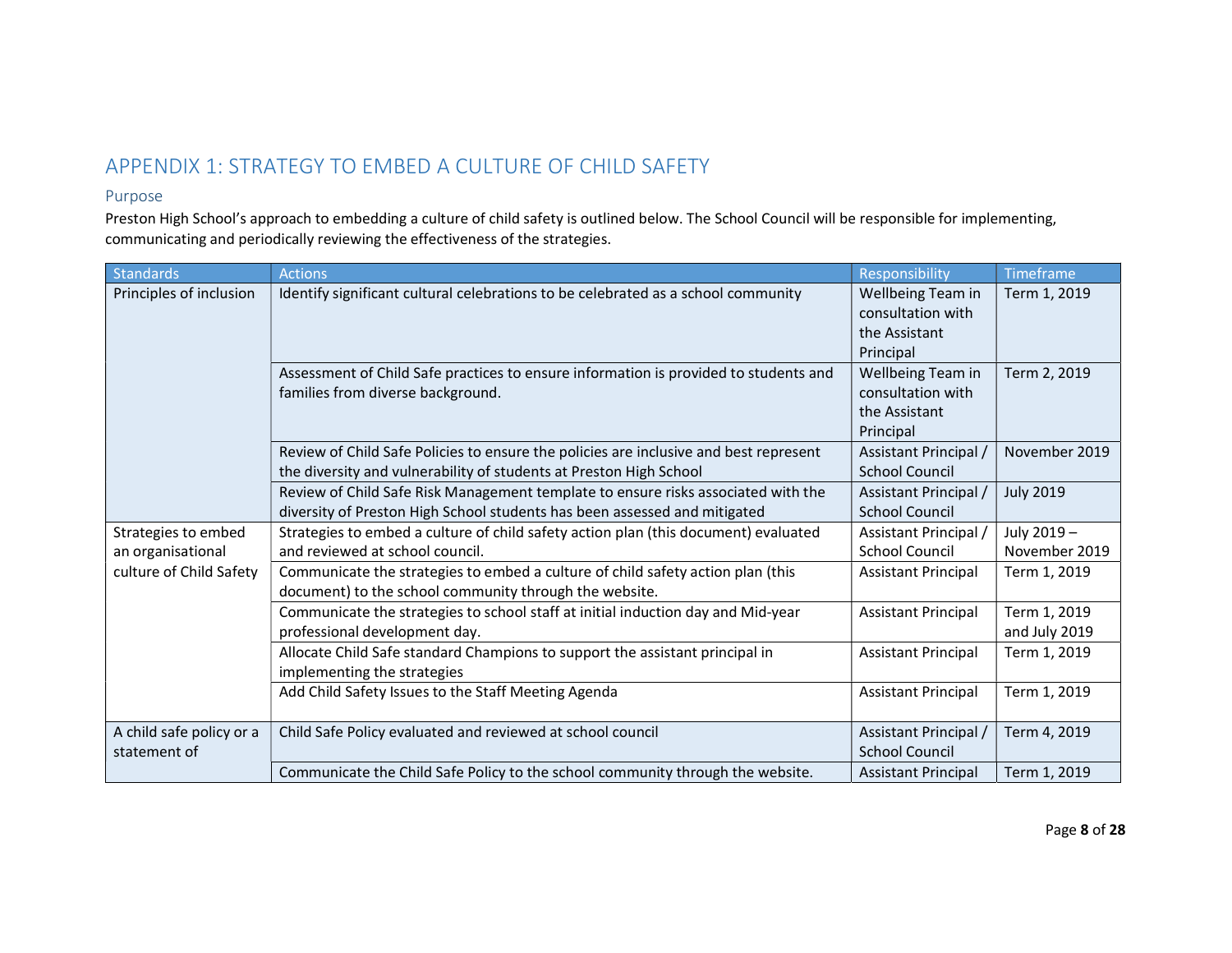| Communicate the strategies to school staff at initial induction day and Mid-year<br>Term 1, 2019<br><b>Assistant Principal</b><br>professional development day.<br>safety<br>Make available the Child Safe Policy at school reception and sign in.<br>Term 1, 2019<br><b>Assistant Principal</b><br>Include Child Safe PROTECT Posters in key staff areas and student areas<br>Child Safe<br>Term 1, 2019<br>Champions<br>A child safe code of<br>Ensure that all school staff (employees, contractors and volunteers) and parents are<br>Term 1, 2019<br><b>Assistant Principal</b><br>aware of the code and how it applies<br>conduct<br>Inclusion of the Code as part of the induction for new staff<br>Term 1, 2019<br><b>Assistant Principal</b><br>Inclusion of the Code in induction for all pre-service teachers<br>Term 1, 2019<br><b>Assistant Principal</b><br>Inclusion of the Code as part of annual training for existing school staff (employees,<br><b>Assistant Principal</b><br>Term 1, 2019<br>contractors and volunteers)<br>Term 1, 2019<br>Discussion of the Code at staff meetings;<br><b>Assistant Principal</b><br>Informing parents/carers and other persons associated with the school of the<br>Term 1, 2019<br><b>Assistant Principal</b><br>expected behaviour for the school's leadership, staff, contractors and volunteers;<br>Using the school's and the Department's reporting procedures should breaches of the<br><b>Assistant Principal</b><br>Term 1, 2019<br>Code be suspected or identified;<br>Including the Code in employment information and service contracts to ensure<br><b>Assistant Principal</b><br>Term 1, 2019<br>compliance;<br>Discussion of the Code of Conduct as part of the Professional Development Plans and<br>Term 2, 2019<br><b>Assistant Principal</b><br>staff supervision.<br>Use Child Safety Recruitment Checklist with all new staff and volunteers.<br>School staff selection,<br>supervision and<br>management practices<br>Staff Induction Packs include a copy the Child Safety Policy and Child Safety Code of<br>Term 1, 2019<br><b>Assistant Principal</b><br>for a child safe<br>Conduct<br>All new staff appointed a Mentor/Buddy.<br>environment<br><b>Assistant Principal</b><br>Ongoing<br>All new staff complete online Mandatory Reporting module.<br><b>Assistant Principal</b><br>Ongoing | commitment to child |                                                                   |                            |         |
|---------------------------------------------------------------------------------------------------------------------------------------------------------------------------------------------------------------------------------------------------------------------------------------------------------------------------------------------------------------------------------------------------------------------------------------------------------------------------------------------------------------------------------------------------------------------------------------------------------------------------------------------------------------------------------------------------------------------------------------------------------------------------------------------------------------------------------------------------------------------------------------------------------------------------------------------------------------------------------------------------------------------------------------------------------------------------------------------------------------------------------------------------------------------------------------------------------------------------------------------------------------------------------------------------------------------------------------------------------------------------------------------------------------------------------------------------------------------------------------------------------------------------------------------------------------------------------------------------------------------------------------------------------------------------------------------------------------------------------------------------------------------------------------------------------------------------------------------------------------------------------------------------------------------------------------------------------------------------------------------------------------------------------------------------------------------------------------------------------------------------------------------------------------------------------------------------------------------------------------------------------------------------------------------------------------------------------------------------------------------------------|---------------------|-------------------------------------------------------------------|----------------------------|---------|
|                                                                                                                                                                                                                                                                                                                                                                                                                                                                                                                                                                                                                                                                                                                                                                                                                                                                                                                                                                                                                                                                                                                                                                                                                                                                                                                                                                                                                                                                                                                                                                                                                                                                                                                                                                                                                                                                                                                                                                                                                                                                                                                                                                                                                                                                                                                                                                                 |                     |                                                                   |                            |         |
|                                                                                                                                                                                                                                                                                                                                                                                                                                                                                                                                                                                                                                                                                                                                                                                                                                                                                                                                                                                                                                                                                                                                                                                                                                                                                                                                                                                                                                                                                                                                                                                                                                                                                                                                                                                                                                                                                                                                                                                                                                                                                                                                                                                                                                                                                                                                                                                 |                     |                                                                   |                            |         |
|                                                                                                                                                                                                                                                                                                                                                                                                                                                                                                                                                                                                                                                                                                                                                                                                                                                                                                                                                                                                                                                                                                                                                                                                                                                                                                                                                                                                                                                                                                                                                                                                                                                                                                                                                                                                                                                                                                                                                                                                                                                                                                                                                                                                                                                                                                                                                                                 |                     |                                                                   |                            |         |
|                                                                                                                                                                                                                                                                                                                                                                                                                                                                                                                                                                                                                                                                                                                                                                                                                                                                                                                                                                                                                                                                                                                                                                                                                                                                                                                                                                                                                                                                                                                                                                                                                                                                                                                                                                                                                                                                                                                                                                                                                                                                                                                                                                                                                                                                                                                                                                                 |                     |                                                                   |                            |         |
|                                                                                                                                                                                                                                                                                                                                                                                                                                                                                                                                                                                                                                                                                                                                                                                                                                                                                                                                                                                                                                                                                                                                                                                                                                                                                                                                                                                                                                                                                                                                                                                                                                                                                                                                                                                                                                                                                                                                                                                                                                                                                                                                                                                                                                                                                                                                                                                 |                     |                                                                   |                            |         |
|                                                                                                                                                                                                                                                                                                                                                                                                                                                                                                                                                                                                                                                                                                                                                                                                                                                                                                                                                                                                                                                                                                                                                                                                                                                                                                                                                                                                                                                                                                                                                                                                                                                                                                                                                                                                                                                                                                                                                                                                                                                                                                                                                                                                                                                                                                                                                                                 |                     |                                                                   |                            |         |
|                                                                                                                                                                                                                                                                                                                                                                                                                                                                                                                                                                                                                                                                                                                                                                                                                                                                                                                                                                                                                                                                                                                                                                                                                                                                                                                                                                                                                                                                                                                                                                                                                                                                                                                                                                                                                                                                                                                                                                                                                                                                                                                                                                                                                                                                                                                                                                                 |                     |                                                                   |                            |         |
|                                                                                                                                                                                                                                                                                                                                                                                                                                                                                                                                                                                                                                                                                                                                                                                                                                                                                                                                                                                                                                                                                                                                                                                                                                                                                                                                                                                                                                                                                                                                                                                                                                                                                                                                                                                                                                                                                                                                                                                                                                                                                                                                                                                                                                                                                                                                                                                 |                     |                                                                   |                            |         |
|                                                                                                                                                                                                                                                                                                                                                                                                                                                                                                                                                                                                                                                                                                                                                                                                                                                                                                                                                                                                                                                                                                                                                                                                                                                                                                                                                                                                                                                                                                                                                                                                                                                                                                                                                                                                                                                                                                                                                                                                                                                                                                                                                                                                                                                                                                                                                                                 |                     |                                                                   |                            |         |
|                                                                                                                                                                                                                                                                                                                                                                                                                                                                                                                                                                                                                                                                                                                                                                                                                                                                                                                                                                                                                                                                                                                                                                                                                                                                                                                                                                                                                                                                                                                                                                                                                                                                                                                                                                                                                                                                                                                                                                                                                                                                                                                                                                                                                                                                                                                                                                                 |                     |                                                                   |                            |         |
|                                                                                                                                                                                                                                                                                                                                                                                                                                                                                                                                                                                                                                                                                                                                                                                                                                                                                                                                                                                                                                                                                                                                                                                                                                                                                                                                                                                                                                                                                                                                                                                                                                                                                                                                                                                                                                                                                                                                                                                                                                                                                                                                                                                                                                                                                                                                                                                 |                     |                                                                   |                            |         |
|                                                                                                                                                                                                                                                                                                                                                                                                                                                                                                                                                                                                                                                                                                                                                                                                                                                                                                                                                                                                                                                                                                                                                                                                                                                                                                                                                                                                                                                                                                                                                                                                                                                                                                                                                                                                                                                                                                                                                                                                                                                                                                                                                                                                                                                                                                                                                                                 |                     |                                                                   |                            |         |
|                                                                                                                                                                                                                                                                                                                                                                                                                                                                                                                                                                                                                                                                                                                                                                                                                                                                                                                                                                                                                                                                                                                                                                                                                                                                                                                                                                                                                                                                                                                                                                                                                                                                                                                                                                                                                                                                                                                                                                                                                                                                                                                                                                                                                                                                                                                                                                                 |                     |                                                                   |                            |         |
|                                                                                                                                                                                                                                                                                                                                                                                                                                                                                                                                                                                                                                                                                                                                                                                                                                                                                                                                                                                                                                                                                                                                                                                                                                                                                                                                                                                                                                                                                                                                                                                                                                                                                                                                                                                                                                                                                                                                                                                                                                                                                                                                                                                                                                                                                                                                                                                 |                     |                                                                   |                            |         |
|                                                                                                                                                                                                                                                                                                                                                                                                                                                                                                                                                                                                                                                                                                                                                                                                                                                                                                                                                                                                                                                                                                                                                                                                                                                                                                                                                                                                                                                                                                                                                                                                                                                                                                                                                                                                                                                                                                                                                                                                                                                                                                                                                                                                                                                                                                                                                                                 |                     |                                                                   |                            |         |
|                                                                                                                                                                                                                                                                                                                                                                                                                                                                                                                                                                                                                                                                                                                                                                                                                                                                                                                                                                                                                                                                                                                                                                                                                                                                                                                                                                                                                                                                                                                                                                                                                                                                                                                                                                                                                                                                                                                                                                                                                                                                                                                                                                                                                                                                                                                                                                                 |                     |                                                                   |                            |         |
|                                                                                                                                                                                                                                                                                                                                                                                                                                                                                                                                                                                                                                                                                                                                                                                                                                                                                                                                                                                                                                                                                                                                                                                                                                                                                                                                                                                                                                                                                                                                                                                                                                                                                                                                                                                                                                                                                                                                                                                                                                                                                                                                                                                                                                                                                                                                                                                 |                     |                                                                   |                            |         |
|                                                                                                                                                                                                                                                                                                                                                                                                                                                                                                                                                                                                                                                                                                                                                                                                                                                                                                                                                                                                                                                                                                                                                                                                                                                                                                                                                                                                                                                                                                                                                                                                                                                                                                                                                                                                                                                                                                                                                                                                                                                                                                                                                                                                                                                                                                                                                                                 |                     |                                                                   |                            |         |
|                                                                                                                                                                                                                                                                                                                                                                                                                                                                                                                                                                                                                                                                                                                                                                                                                                                                                                                                                                                                                                                                                                                                                                                                                                                                                                                                                                                                                                                                                                                                                                                                                                                                                                                                                                                                                                                                                                                                                                                                                                                                                                                                                                                                                                                                                                                                                                                 |                     |                                                                   |                            |         |
|                                                                                                                                                                                                                                                                                                                                                                                                                                                                                                                                                                                                                                                                                                                                                                                                                                                                                                                                                                                                                                                                                                                                                                                                                                                                                                                                                                                                                                                                                                                                                                                                                                                                                                                                                                                                                                                                                                                                                                                                                                                                                                                                                                                                                                                                                                                                                                                 |                     |                                                                   |                            |         |
|                                                                                                                                                                                                                                                                                                                                                                                                                                                                                                                                                                                                                                                                                                                                                                                                                                                                                                                                                                                                                                                                                                                                                                                                                                                                                                                                                                                                                                                                                                                                                                                                                                                                                                                                                                                                                                                                                                                                                                                                                                                                                                                                                                                                                                                                                                                                                                                 |                     |                                                                   |                            |         |
|                                                                                                                                                                                                                                                                                                                                                                                                                                                                                                                                                                                                                                                                                                                                                                                                                                                                                                                                                                                                                                                                                                                                                                                                                                                                                                                                                                                                                                                                                                                                                                                                                                                                                                                                                                                                                                                                                                                                                                                                                                                                                                                                                                                                                                                                                                                                                                                 |                     |                                                                   |                            |         |
|                                                                                                                                                                                                                                                                                                                                                                                                                                                                                                                                                                                                                                                                                                                                                                                                                                                                                                                                                                                                                                                                                                                                                                                                                                                                                                                                                                                                                                                                                                                                                                                                                                                                                                                                                                                                                                                                                                                                                                                                                                                                                                                                                                                                                                                                                                                                                                                 |                     |                                                                   |                            |         |
|                                                                                                                                                                                                                                                                                                                                                                                                                                                                                                                                                                                                                                                                                                                                                                                                                                                                                                                                                                                                                                                                                                                                                                                                                                                                                                                                                                                                                                                                                                                                                                                                                                                                                                                                                                                                                                                                                                                                                                                                                                                                                                                                                                                                                                                                                                                                                                                 |                     |                                                                   |                            |         |
|                                                                                                                                                                                                                                                                                                                                                                                                                                                                                                                                                                                                                                                                                                                                                                                                                                                                                                                                                                                                                                                                                                                                                                                                                                                                                                                                                                                                                                                                                                                                                                                                                                                                                                                                                                                                                                                                                                                                                                                                                                                                                                                                                                                                                                                                                                                                                                                 |                     |                                                                   |                            |         |
|                                                                                                                                                                                                                                                                                                                                                                                                                                                                                                                                                                                                                                                                                                                                                                                                                                                                                                                                                                                                                                                                                                                                                                                                                                                                                                                                                                                                                                                                                                                                                                                                                                                                                                                                                                                                                                                                                                                                                                                                                                                                                                                                                                                                                                                                                                                                                                                 |                     |                                                                   |                            |         |
|                                                                                                                                                                                                                                                                                                                                                                                                                                                                                                                                                                                                                                                                                                                                                                                                                                                                                                                                                                                                                                                                                                                                                                                                                                                                                                                                                                                                                                                                                                                                                                                                                                                                                                                                                                                                                                                                                                                                                                                                                                                                                                                                                                                                                                                                                                                                                                                 |                     | Child Safety included in staff Performance and Development Plans. | <b>Assistant Principal</b> | Ongoing |
| All staff to complete online Mandatory Reporting module<br>All Staff<br>Annually                                                                                                                                                                                                                                                                                                                                                                                                                                                                                                                                                                                                                                                                                                                                                                                                                                                                                                                                                                                                                                                                                                                                                                                                                                                                                                                                                                                                                                                                                                                                                                                                                                                                                                                                                                                                                                                                                                                                                                                                                                                                                                                                                                                                                                                                                                |                     |                                                                   |                            |         |
| Procedures for<br>Child Safe responding and reporting policy to be evaluated and reviewed at school<br>Term 4, 2019<br><b>Assistant Principal</b>                                                                                                                                                                                                                                                                                                                                                                                                                                                                                                                                                                                                                                                                                                                                                                                                                                                                                                                                                                                                                                                                                                                                                                                                                                                                                                                                                                                                                                                                                                                                                                                                                                                                                                                                                                                                                                                                                                                                                                                                                                                                                                                                                                                                                               |                     |                                                                   |                            |         |
| responding to and<br>council                                                                                                                                                                                                                                                                                                                                                                                                                                                                                                                                                                                                                                                                                                                                                                                                                                                                                                                                                                                                                                                                                                                                                                                                                                                                                                                                                                                                                                                                                                                                                                                                                                                                                                                                                                                                                                                                                                                                                                                                                                                                                                                                                                                                                                                                                                                                                    |                     |                                                                   |                            |         |
| reporting allegations                                                                                                                                                                                                                                                                                                                                                                                                                                                                                                                                                                                                                                                                                                                                                                                                                                                                                                                                                                                                                                                                                                                                                                                                                                                                                                                                                                                                                                                                                                                                                                                                                                                                                                                                                                                                                                                                                                                                                                                                                                                                                                                                                                                                                                                                                                                                                           |                     |                                                                   |                            |         |
| All Staff<br>All staff to complete online Mandatory Reporting module<br>Annually                                                                                                                                                                                                                                                                                                                                                                                                                                                                                                                                                                                                                                                                                                                                                                                                                                                                                                                                                                                                                                                                                                                                                                                                                                                                                                                                                                                                                                                                                                                                                                                                                                                                                                                                                                                                                                                                                                                                                                                                                                                                                                                                                                                                                                                                                                |                     |                                                                   |                            |         |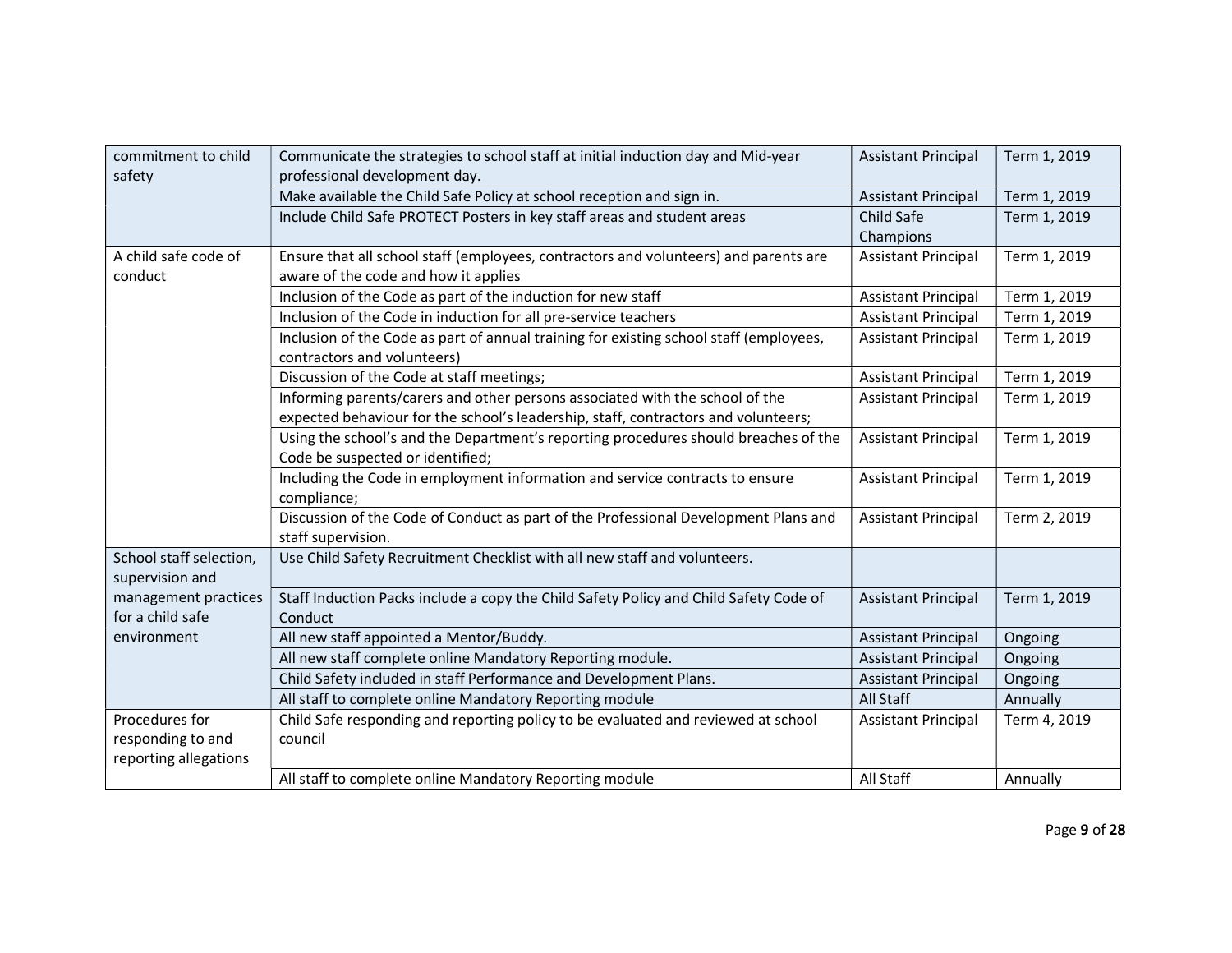| of suspected child<br>abuse                                           | Inclusion of the Code as part of annual training for existing school staff (employees,<br>contractors and volunteers)                                                                                                                                                | <b>Assistant Principal</b>     | Term 1, 2019                         |
|-----------------------------------------------------------------------|----------------------------------------------------------------------------------------------------------------------------------------------------------------------------------------------------------------------------------------------------------------------|--------------------------------|--------------------------------------|
|                                                                       | Ensure that all school staff (employees, contractors and volunteers) and parents are<br>aware of the procedures for responding to and reporting allegations.                                                                                                         | <b>Assistant Principal</b>     | Term 1, 2019                         |
|                                                                       | Publish on website<br>Communicate in newsletter                                                                                                                                                                                                                      |                                | bi- annually                         |
|                                                                       | Include 4 critical action posters in Staff rooms, front office and noticeboards for staff                                                                                                                                                                            | <b>Assistant Principal</b>     | Term 1, 2019                         |
|                                                                       | Develop with student council a child friendly procedure for understanding Preston<br>High Schools reporting obligations                                                                                                                                              | <b>Assistant Principal</b>     | Term 1 and<br>Term 2, 2019           |
|                                                                       | Review of the policy after incident                                                                                                                                                                                                                                  | <b>Assistant Principal</b>     | As required                          |
| Strategies to identify<br>and reduce or remove<br>risk of child abuse | Strategies to identify and reduce or remove risk of child abuse to be agreed at school<br>council meeting.                                                                                                                                                           | <b>Assistant Principal</b>     | Annually                             |
|                                                                       | Training for school council members on<br>the individual and collective obligations and responsibilities for managing the<br>$\bullet$<br>risk of child abuse<br>Child abuse risks in the school environment<br>Preston High Schools Child Safe Standards Procedures | <b>Assistant Principal</b>     | Annually and<br>with new staff       |
|                                                                       | Training for school staff on the collective responsibility and discussion of risks.                                                                                                                                                                                  | <b>Assistant Principal</b>     | Term 1, 2019<br>and Mid-Year<br>2019 |
|                                                                       | The audit tool will be used reflectively, on an annual basis, and will be used to inform<br>the continued focus and improvement of child safe practices within the school.                                                                                           | <b>Assistant Principal</b>     | Term 1, 2019<br>and Mid-Year<br>2019 |
| Strategies to promote                                                 | Strategies documented in the Child Safe Policy and reviewed and evaluated                                                                                                                                                                                            | <b>Assistant Principal</b>     | Annually                             |
| child empowerment<br>and participation                                | Year level coordinators and Health and Wellbeing curriculum reviewed on to ensure<br>the requirements of Standard 7 are embedded in the annually curriculum planning.                                                                                                | Year Level<br>Coordinators and | Term 1, 2019                         |
|                                                                       |                                                                                                                                                                                                                                                                      | Health and<br>Wellbeing staff  |                                      |
|                                                                       | Engage students to develop of Child Safe Standards information that is readily<br>accessible, easy to understand and user-friendly for children as part of the curriculum.                                                                                           | <b>Assistant Principal</b>     | Term 1 and<br>Term 2, 2019           |
|                                                                       |                                                                                                                                                                                                                                                                      |                                |                                      |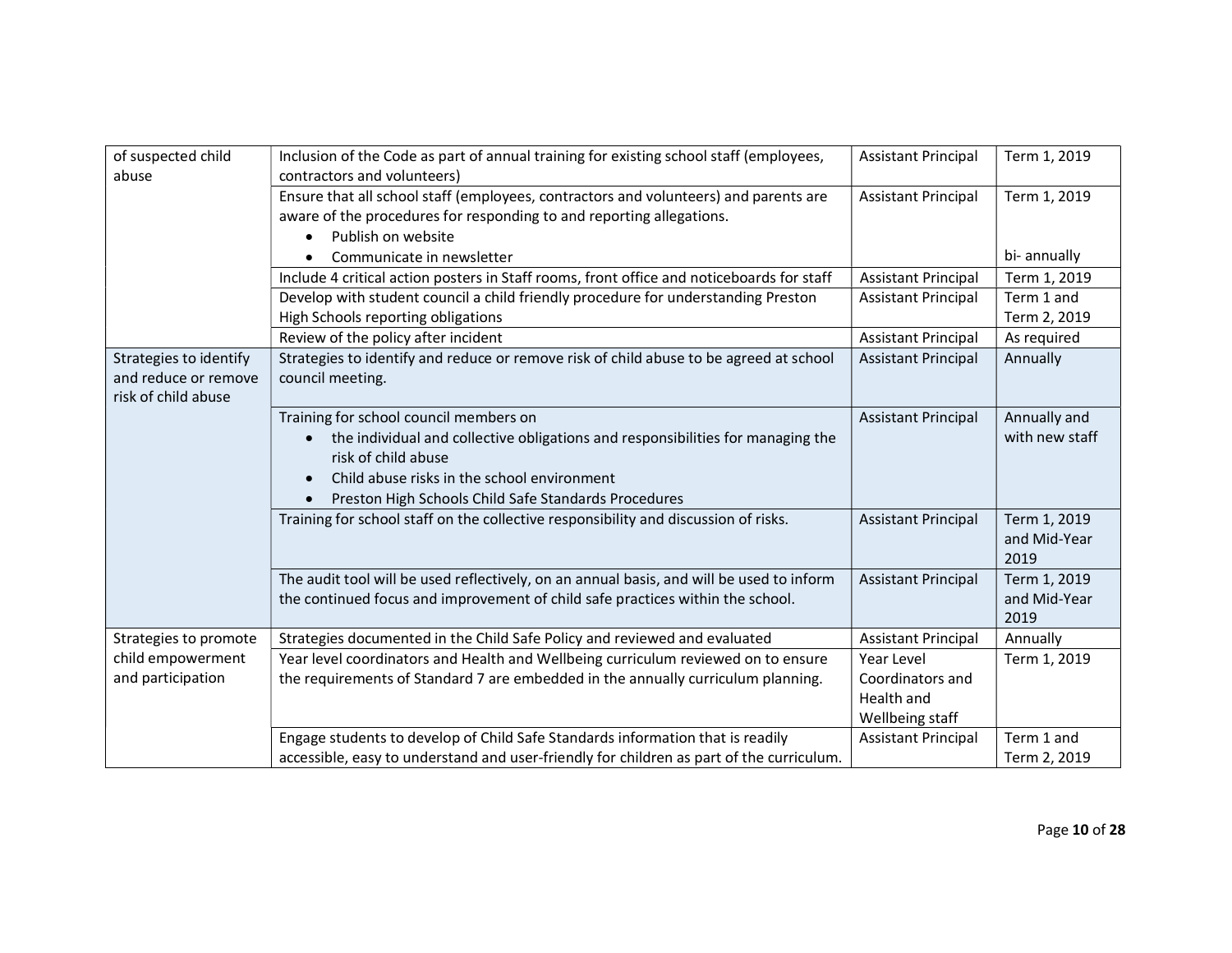# APPENDIX 2: CHILD SAFE CODE OF CONDUCT

# Rationale

The purpose of this Code of Conduct is to guide school staff in identifying and regulating their own behaviour and the behaviour of other school staff, and to protect children from abuse in the school environment. Preston High School will, develop, adopt, review and maintain a Child Safety Code of Conduct and have this endorsed by the School Council.

The Code of Conduct is consistent with school policies related to student supervision, duty of care, volunteers, camps and excursions, anti-bullying policy and disciplinary procedures described in the Student Wellbeing and Engagement Policy.

# Code of Conduct

Preston High School is committed to the safety and wellbeing of children and young people. Our school community recognises the importance of, and a responsibility for, ensuring our school is a safe, supportive and enriching environment which respects and fosters the dignity and self-esteem of children and young people, and enables them to thrive in their learning and development.

This Code of Conduct aims to protect children and reduce any opportunities for child abuse or harm to occur. It also assists in understanding how to avoid or better manage risky behaviours and situations. It is intended to complement child protection legislation, Department policy, school policies and procedures and professional standards, codes or ethics as these apply to staff and other personnel.

The Principal and school leaders of Preston High School will support implementation and monitoring of the Code of Conduct, and will plan, implement and monitor arrangements to provide inclusive, safe and orderly schools and other learning environments. The Principal and school leaders of Preston High School will also provide information and support to enable the Code of Conduct to operate effectively.

All staff, contractors, volunteers and any other member of the school community involved in childrelated work are required to comply with the Code of Conduct by observing expectations for appropriate behaviour below. The Code of Conduct applies in all school situations, including school camps and in the use of digital technology and social media.

# Acceptable behaviours

As staff, volunteers, contractors, and any other member of the school community involved in childrelated work individually, we are responsible for supporting and promoting the safety of children by:

- upholding the school's statement of commitment to child safety at all times and adhering to the school's child safe policy
- treating students and families in the school community with respect both within the school environment and outside the school environment as part of normal social and community activities.
- listening and responding to the views and concerns of students, particularly if they are telling you that they or another child has been abused or that they are worried about their safety/the safety of another child
- promoting the cultural safety, participation and empowerment of Aboriginal and Torres Strait Islander students
- promoting the cultural safety, participation and empowerment of students with culturally and/or linguistically diverse backgrounds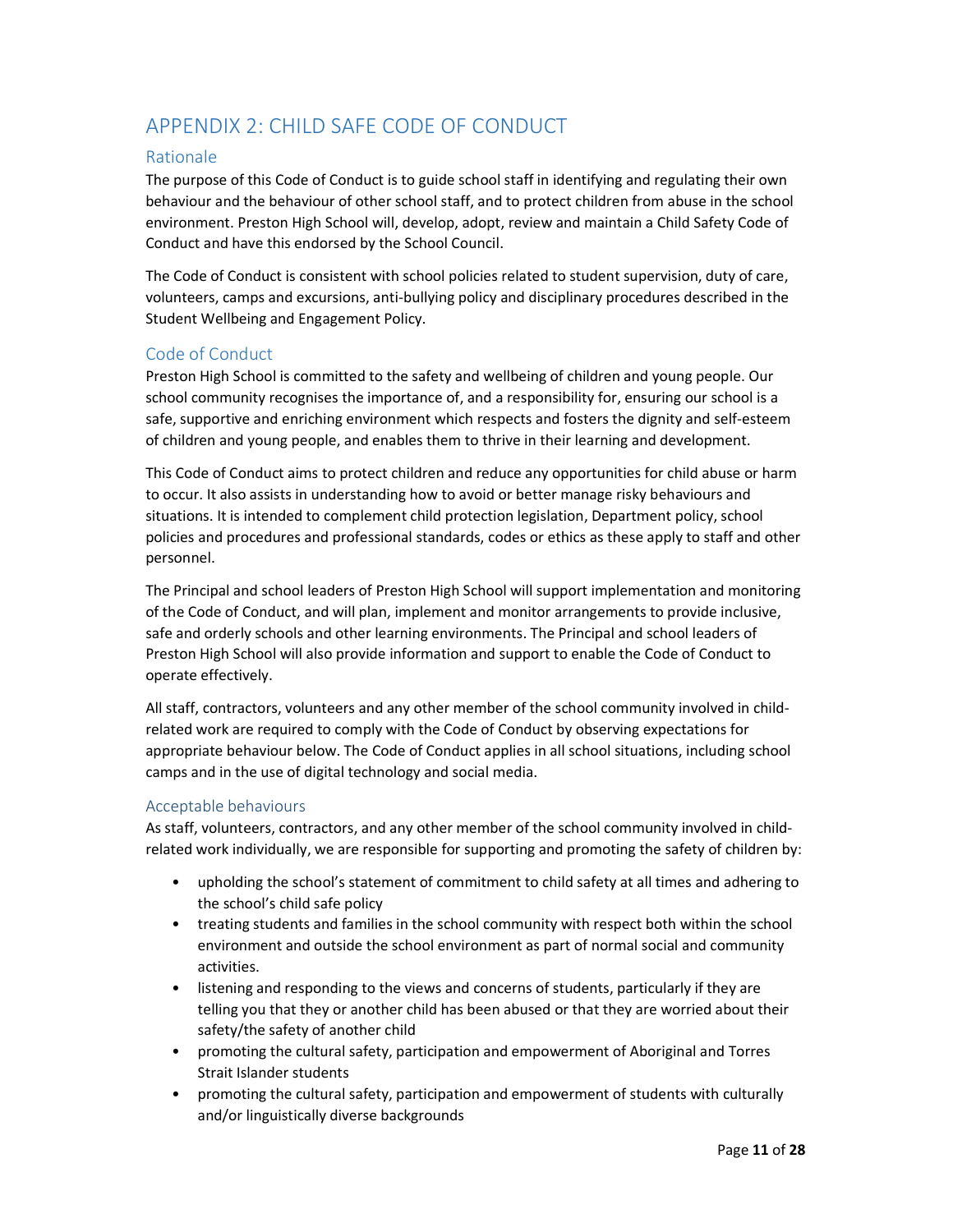- promoting the safety, participation and empowerment of students with a disability
- reporting any allegations of child abuse or other child safety concerns to the school's Principal
- understanding and complying with all reporting or disclosure obligations (including mandatory reporting) as they relate to protecting children from harm or abuse.
- if child abuse is suspected, ensuring as quickly as possible that the student(s) are safe and protected from harm.

#### Unacceptable behaviours

As staff, volunteers, contractors, and any other member of the school community involved in childrelated work we must not:

- ignore or disregard any concerns, suspicions or disclosures of child abuse
- develop a relationship with any student that could be seen as favouritism or amount to 'grooming' behaviour (for example, offering gifts)
- exhibit behaviours or engage in activities with students which may be interpreted as abusive and not justified by the educational, therapeutic, or service delivery context
- ignore behaviours by other adults towards students when they appear to be overly familiar or inappropriate
- discuss content of an intimate nature or use sexual innuendo with students, except where it occurs relevantly in the context of parental guidance, delivering the education curriculum or a therapeutic setting
- treat a child unfavourably because of their disability, age, gender, race, culture, vulnerability, sexuality or ethnicity.
- communicate directly with a student through personal or private contact channels (including by social media, email, instant messaging, texting etc) except where that communication is reasonable in all the circumstances, related to school work or extra-curricular activities or where there is a safety concern or other urgent matter
- photograph or video a child in a school environment except in accordance with school policy or where required for duty of care purposes
- in the school environment or at other school events where students are present, consume alcohol contrary to school policy or take illicit drugs under any circumstances.

# Embedding the Code of Conduct

To ensure the Code is fully appreciated, understood and applied by all school staff (employees, contractors and volunteers) and relevant community members the following actions will be taken:

- Ensure that all school staff (employees, contractors and volunteers) and parents are aware of the code and how it applies;
- Inclusion of the Code as part of the induction for new staff;
- Inclusion of the Code in induction for all pre-service teachers;
- Inclusion of the Code as part of annual training for existing school staff (employees, contractors and volunteers);
- Discussion of the Code at staff meetings; communication of the Code through school communication channels and meetings.
- Informing parents/carers and other persons associated with the school of the expected behaviour for the school's leadership, staff, contractors and volunteers;
- Using the school's and the Department's reporting procedures should breaches of the Code be suspected or identified;